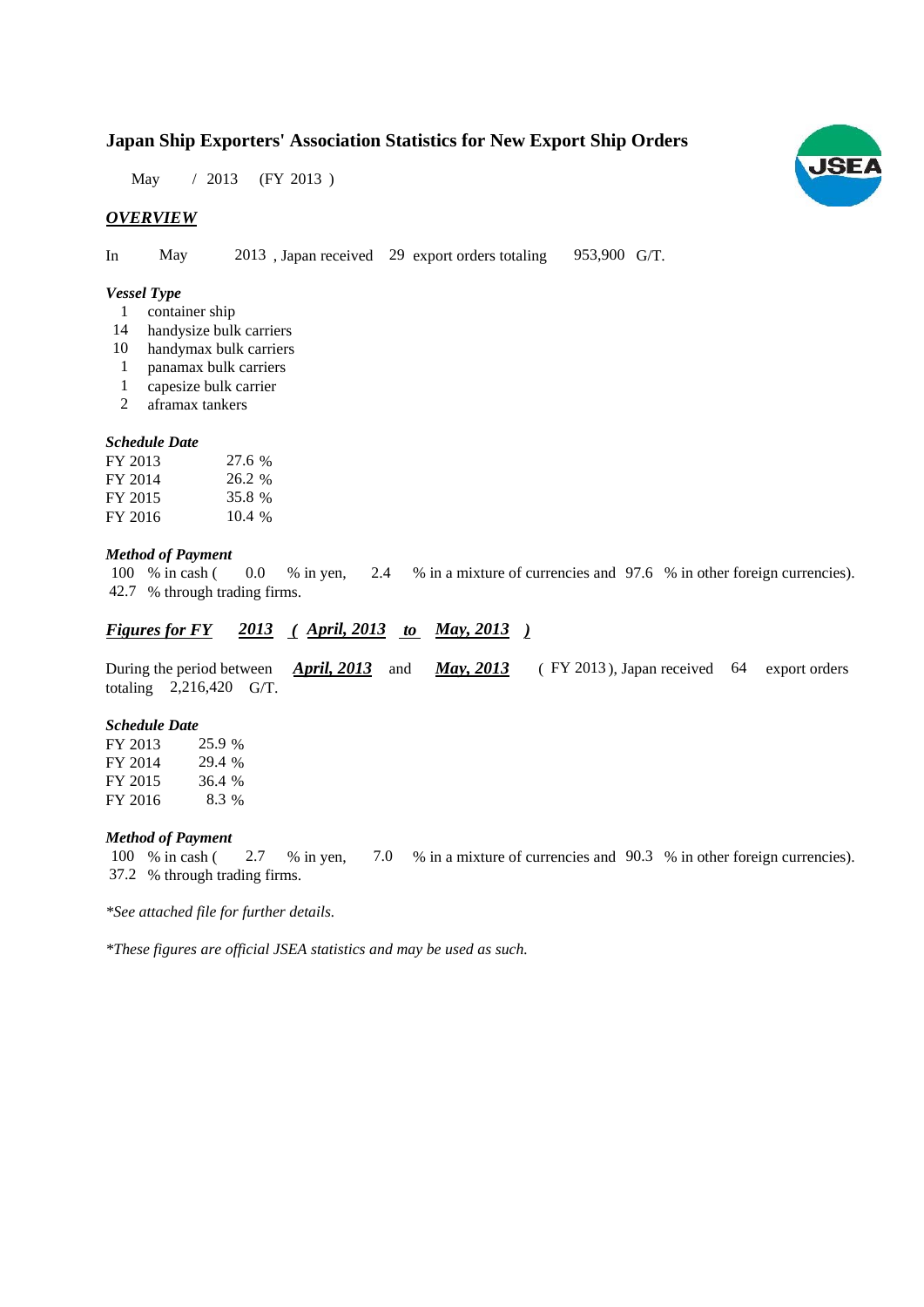# New Export Orders Placed in May 2013 (FY 2013) Based on Fiscal Year

| Apr 12 to Mar 13<br>Description |     | Apr 12 to Jan 13 |      | February 2013 |     | March 2013 |     | April 2013 |     | May 2013  |     | Apr 13 to May 13 |     | Jan 13 to May 13 |     |           |
|---------------------------------|-----|------------------|------|---------------|-----|------------|-----|------------|-----|-----------|-----|------------------|-----|------------------|-----|-----------|
|                                 | No. | G/T              | No.  | G/T           | No. | G/T        | No. | G/T        | No. | G/T       | No. | G/T              | No. | G/T              | No. | G/T       |
| <b>General Cargos</b>           |     | 520.198ll        |      | 435.198       |     |            |     | 85,000     |     | 68.970    |     | 72,000           |     | 140.970          |     | 246,570   |
| <b>Bulk Carriers</b>            | 170 | 7,515,609        | 1191 | 4,712,989     |     | 167.470    | 46  | 2,635,150  | 29  | 1,041,050 | 26  | 767,100          | 55  | 1,808,150        | 115 | 5,117,695 |
| Tankers                         |     | 1,338,800        | 15.  | .338,800      |     |            |     |            |     | 104,500   |     | 114,800          |     | 219,300          |     | 219,300   |
| Combined Carriers               |     |                  |      |               |     |            |     |            |     |           |     |                  |     |                  |     |           |
| Others                          |     |                  |      |               |     |            |     |            |     | 48,000    |     |                  |     | 48,000           |     | 48,000    |
| Total                           | 196 | 9.374.607        | 142  | 6,486,987     |     | 167,470    | 49  | 2,720,150  | 35  | 1,262,520 | 29  | 953,900          | 64  | 2,216,420        | 128 | 5,631,565 |
| FY 2013 / FY2012 (%)            |     | $*116.0$         |      | 98.8          |     | 41.9       |     | 243.3      |     | 244.8     |     | 312.4            |     | 269.9            |     | ** 188.4  |
| In CGT                          |     | 4,239,540        |      | 3,073,282     |     | 82,402     |     | .083,856   |     | 639,868   |     | 481,620          |     | 1,121,488        |     | 2,504,521 |

*Figures for shipbuilding orders of 500 G/T and over for export as steel vessels placed with JSEA members are covered.*

\*FY 2012/FY2011

\*\*Calendar Year 2013

JSEA (June 2013)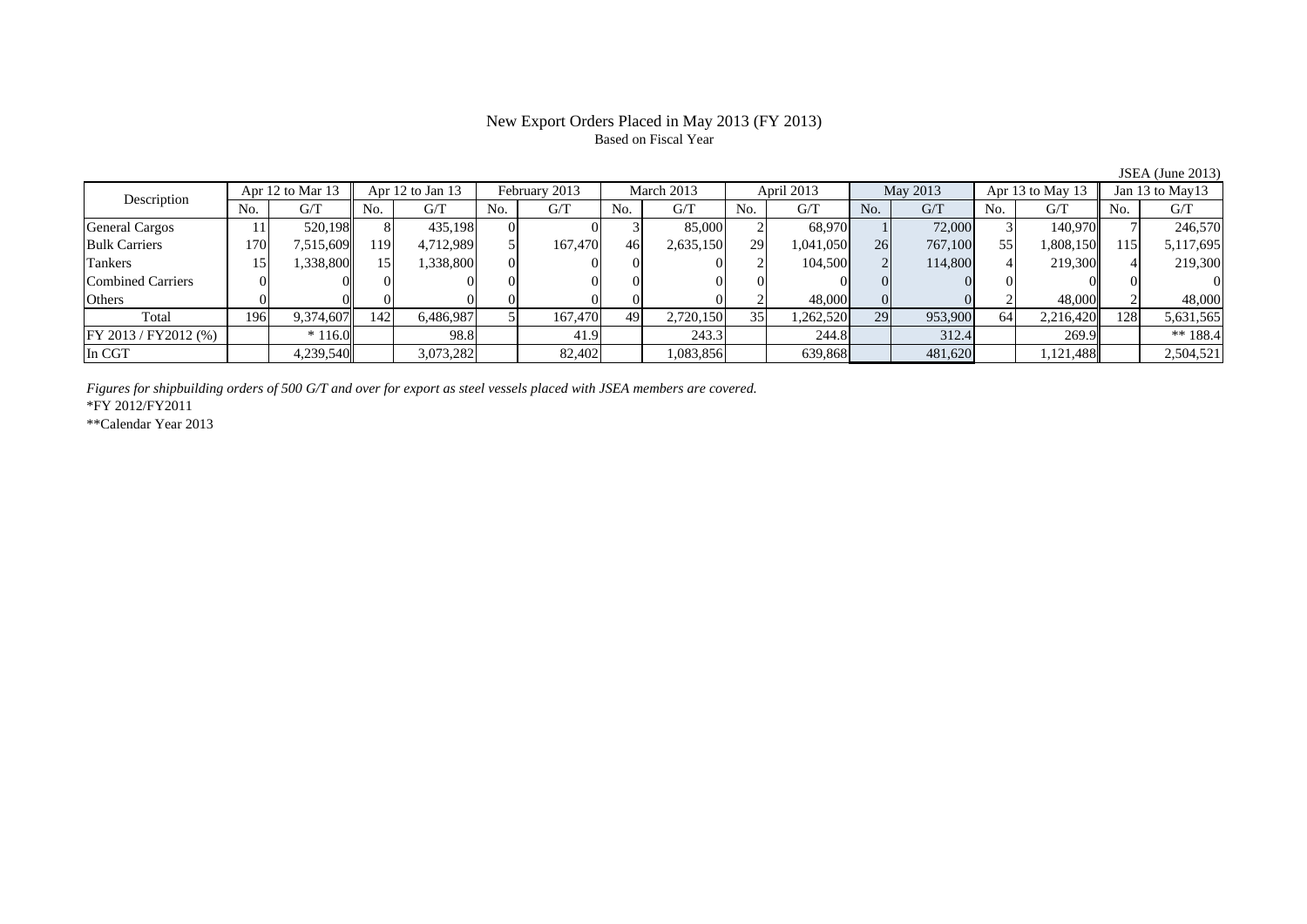## Export Ships Delivered in May 2013 (FY 2013) Based on Fiscal Year

No. G/T No. G/T No. G/T No. G/T No. G/T No. G/T No. G/T No. G/T $G/T$ General Cargos ( 16 1,000,392 12 830,516 1 4,680 3 165,196 0 0 2 96,561 2 96,561 7 327,543 Bulk Carriers 285 12,153,252 237 9,872,638 19 1,087,556 29 1,193,058 15 563,717 17 710,629 32 1,274,346 115 5,020,384 Tankers 28 1,724,919 24 1,606,952 2 41,627 2 76,340 3 294,498 1 29,479 4 323,977 13 780,691 Combined Carriers 0 0 0 0 0 0 0 0 0 0 0 0 0 0 0 0Others 0 0 0 0 0 0 0 0 0 0 1 20,637 1 20,637 1 20,637 Total 329 14,878,563 273 12,310,106 22 1,133,863 34 1,434,594 18 858,215 21 857,306 39 1,715,521 136 6,149,255 FY 2013 / FY2012 (%) \* 93.4 93.6 111.0 81.8 48.0 66.4 55.7 \* 80.0 In CGT | | 6,594,256|| | 5,466,343| | 452,817| | 675,096| | 358,922| | 400,194| | 759,116|| | 2,708,667 Description Apr 12 to Mar 13 Apr 12 to Jan 13 February 2013 March 2013<br>No. | G/T No. | G/T No. | G/T No. | G/T No. | G/T April 2013 May 2013 Apr 13 to May 13 Jan 13 to May 13

*Deliveries of new shipbuilding orders of 500 G/T and over for export as steel vessels placed with JSEA members are covered.*

\*FY 2012/FY2011

\*\*Calendar Year 2013

JSEA (June 2013)